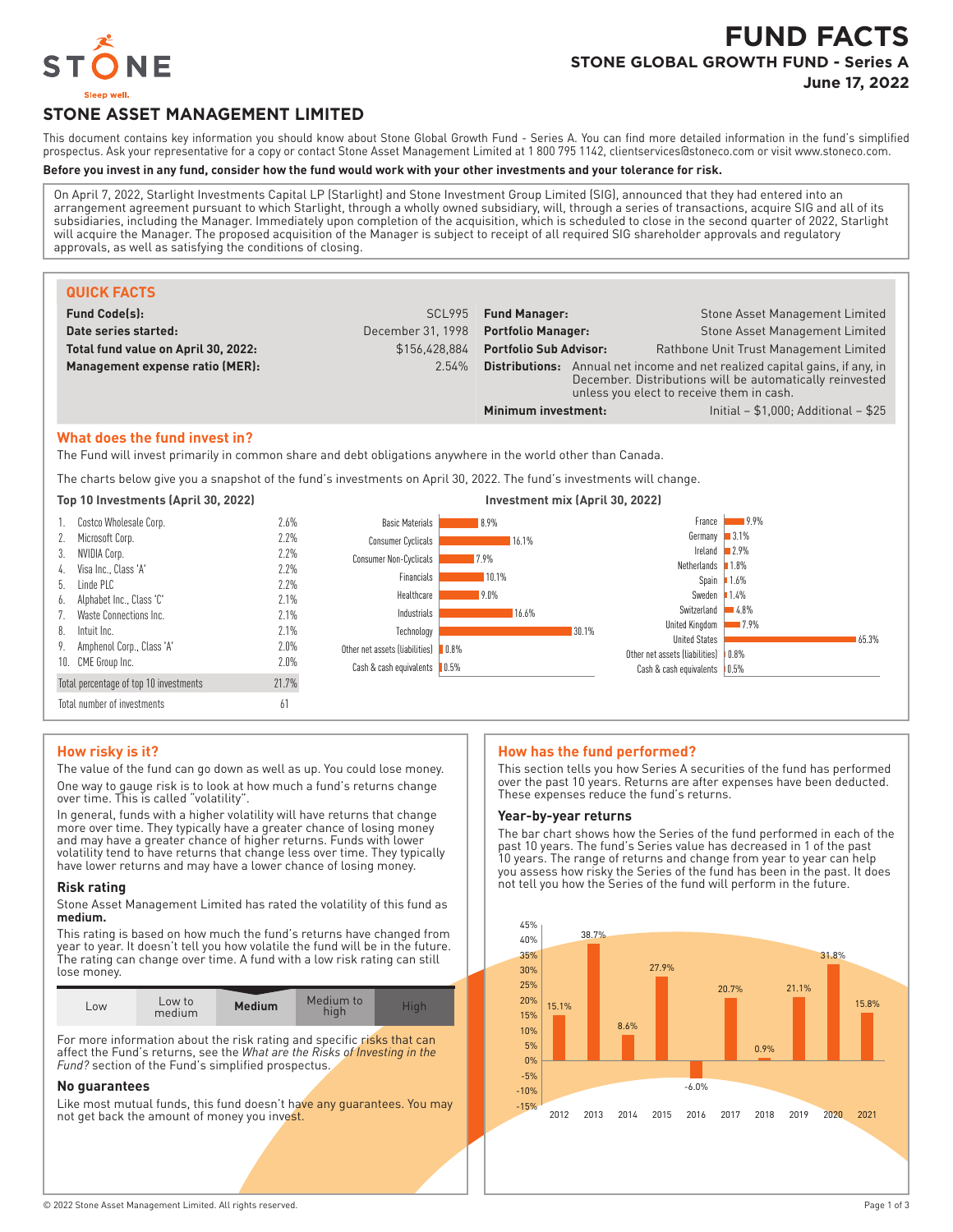

## **STONE GLOBAL GROWTH FUND - Series A**

#### **Best and worst 3-month returns**

This table shows the best and worst returns for Series A securities of the fund in a 3-month period over the past 10 years. The best and worst 3-month returns could be higher or lower in the future. Consider how much of a loss you could afford to take in a short period of time.

|                    | Return  | 3 months ending | If you invested \$1,000 at the beginning of the period |
|--------------------|---------|-----------------|--------------------------------------------------------|
| <b>Best return</b> | 20.50%  | June 30, 2020   | Your investment would rise to \$1.205.00.              |
| Worst return       | -15 79% | March 31, 2022  | Your investment would drop to \$842.10.                |

#### **Average return**

The annual compound return of the Series of the fund was approximately 12.5% over the past 10 years. If you had invested \$1,000 in the Series of the fund 10 years ago, your investment would now be worth \$3,239.67.

## **Who is this fund for?**

#### **This fund is suitable for investors:**

- Seeking capital growth and exposure to global securities
- With a mid-term to long-term investment horizon with a medium risk tolerance

This fund may not be suitable for investors with a short-term investment horizon.

## **A word about tax**

In general, you'll have to pay income tax on any money you make on a fund. How much you pay depends on the tax laws where you live and whether or not you hold the fund in a registered plan such as a Registered Retirement Savings Plan or a Tax-Free Savings Account. Keep in mind that if you hold your fund in a non-registered account, fund

distributions are included in your taxable income, whether you get them in cash or have them reinvested.

## **How much does it cost?**

The following tables show the fees and expenses you could pay to buy, own and sell Series A securities of the fund.

The fees and expenses – including any commissions – can vary among series of a fund and among funds. Higher commissions can influence representatives to recommend one investment over another. Ask about other funds and investments that may be suitable for you at a lower cost.

## **1. Sales charges**

Series A is the initial sales charge option.

| Sales charge option  | What you pay                           |                                         | <b>How it works</b>                                                                                                                                                           |
|----------------------|----------------------------------------|-----------------------------------------|-------------------------------------------------------------------------------------------------------------------------------------------------------------------------------|
|                      | in percent (%)                         | $\vert$ in dollars (\$)                 |                                                                                                                                                                               |
| Initial sales charge | $\,$ 0% to 5% of the amount<br>you buy | \$0 to \$50 on every<br>\$1,000 you buy | Negotiated between you and your representative.<br>The initial sales charge is deducted from the amount you invest. It goes to<br>your representative's firm as a commission. |